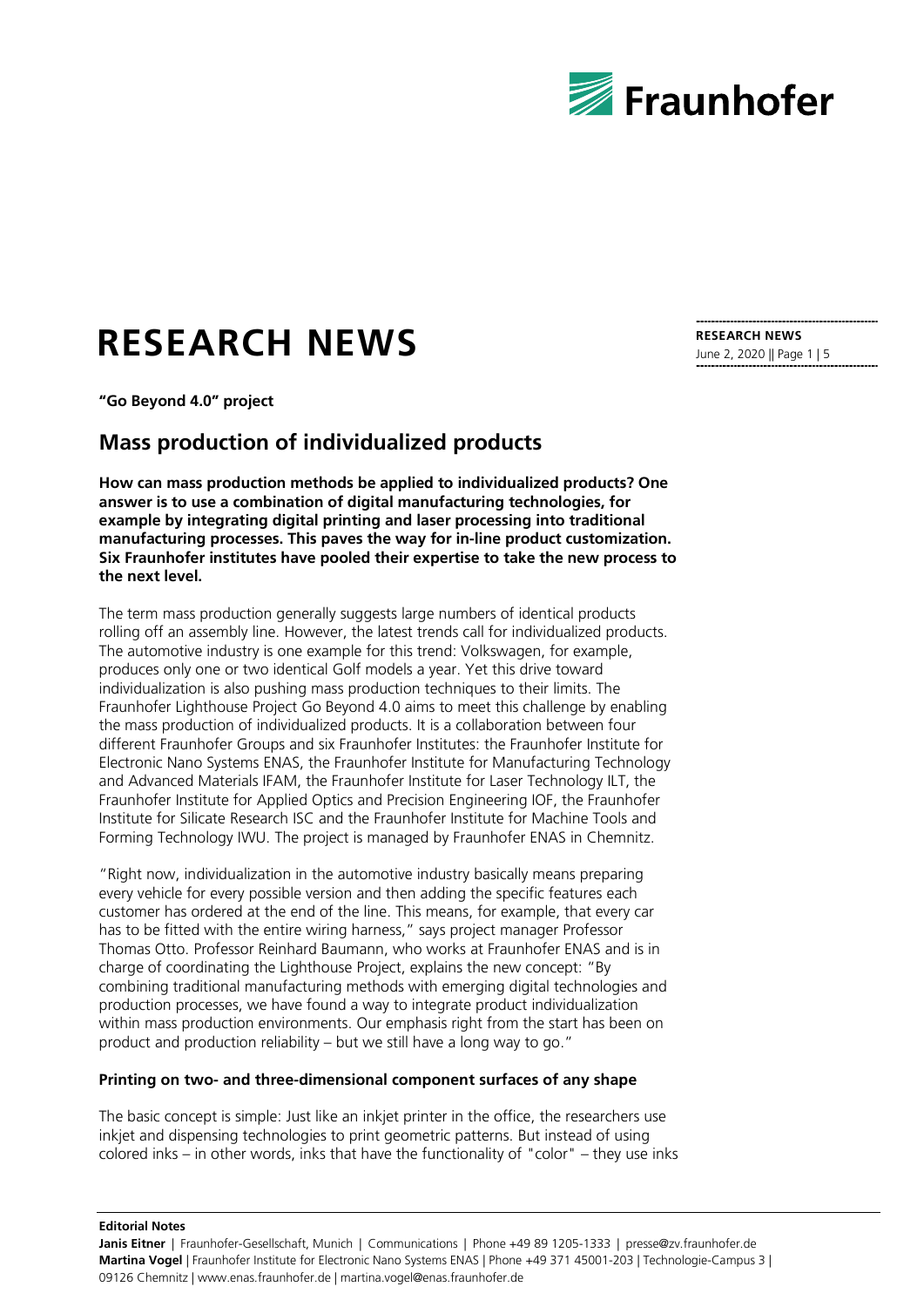

with functionalities such as electrical conductivity, semiconductivity and insulation. This technology can be used to create both single-layer and multilayer systems. Even sensors and transistors are feasible. "And I can do all this not only on smooth, level surfaces such as a sheet of paper but also, using robots, on three-dimensional curved workpieces such as deep-drawn car doors," says Baumann. The second digital manufacturing technology that comes into play is the laser. Researchers at the six Fraunhofer Institutes have combined the two methods. As a result, the laser beam follows exactly the line taken by the printer, allowing it, for example, to cure previously printed photopolymers or sinter nanoparticle inks. Numerous robots are already used for assembly purposes on the shop floor, yet the new method is very different. "We have achieved orders-of-magnitude improvements in the spatial resolution of the printing with line widths down to approximately 50 micrometers," says Baumann.

#### **From automotive and aviation to optics**

To demonstrate the universal applicability of their approach, the Fraunhofer scientists have already completed three demonstrators for the key future markets of automotive engineering, aviation and optics. The use of digital manufacturing technologies opens the door to producing small batches of individualized mass products. Cars, for example, typically contain up to eight kilometers of copper wiring, weighing the equivalent of around 160 kilograms. Experts can use digital printing to print signal-carrying conductor paths on body parts such as doors, thereby replacing some of the heavy copper wires with printed conductor tracks. This makes vehicles lighter and reduces fuel consumption.

In aircrafts, the team of researchers is focusing on sensors that are currently glued or screwed on. "We're taking the kind of proven fiber composite material technologies used in lightweight construction and then incorporate digital production processes," says Baumann. Using this method, the researchers digitally print both individual conductor paths and entire sensor systems on glass fiber or carbon mats. They are then impregnated with a synthetic resin which integrates them directly into the lightweight component. In an initial step, the scientists succeeded in using this method to incorporate temperature, capacitive and impact sensors in the wing elements of a commercial aircraft as well as UHF antennas and LEDs.

Optical components such as headlight lenses for cars are generally made from polished glass or plastic. The new technologies developed in the Go Beyond 4.0 Lighthouse Project open up the additional option of manufacturing free-formed optics that combine properties of three lenses within a single element instead of just the properties of a single lens. These free-form optics can also incorporate light emitting diodes, and thus signal functions. "This enables us to produce complex optical elements that would previously have been unthinkable," says Baumann. The primary focus is on potential new applications. Free-form optics could project information generated by the vehicle onto the road without requiring any kind of screen – for example projecting a stop sign before the real stop sign is even visible. The vehicle

**RESEARCH NEWS** June 2, 2020 || Page 2 | 5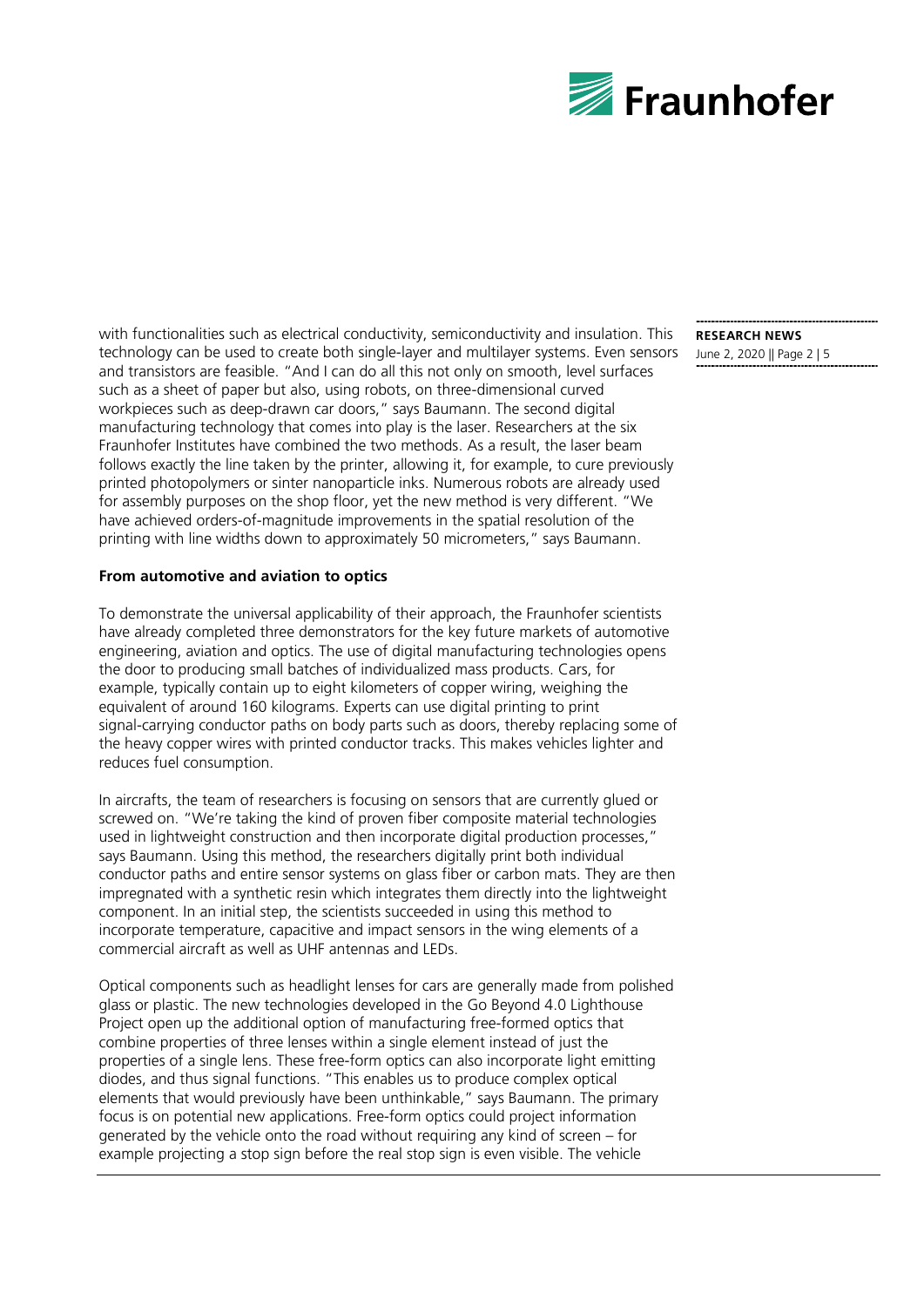

could pull the required information from the internet or from the network environment.

### **In-line manufacturing**

One of the technology's biggest advantage is that it can be used to process workpieces "in-line" in the manufacturing environment. Instead of the currently used system of removing products from the production line for individualization and then feeding them back in afterwards they can simply remain in the production line from start to finish. This is already feasible on a laboratory scale, and the researcher teams are now seeking to attain the cycle times of real-world production lines. At the same time, they are continuing to optimize the technologies themselves and improve how they work in combination. "This Lighthouse Project has brought together an extraordinarily high-performance team of people who really know how to cooperate efficiently," says Baumann. "The results we've achieved so far are enabling us to address additional markets and work on them together," says Otto.



**Picture 1: Robot-assisted inkjet printing on 3D surfaces at Fraunhofer ENAS.**

**© Biermann&Jung**

**RESEARCH NEWS** June 2, 2020 || Page 3 | 5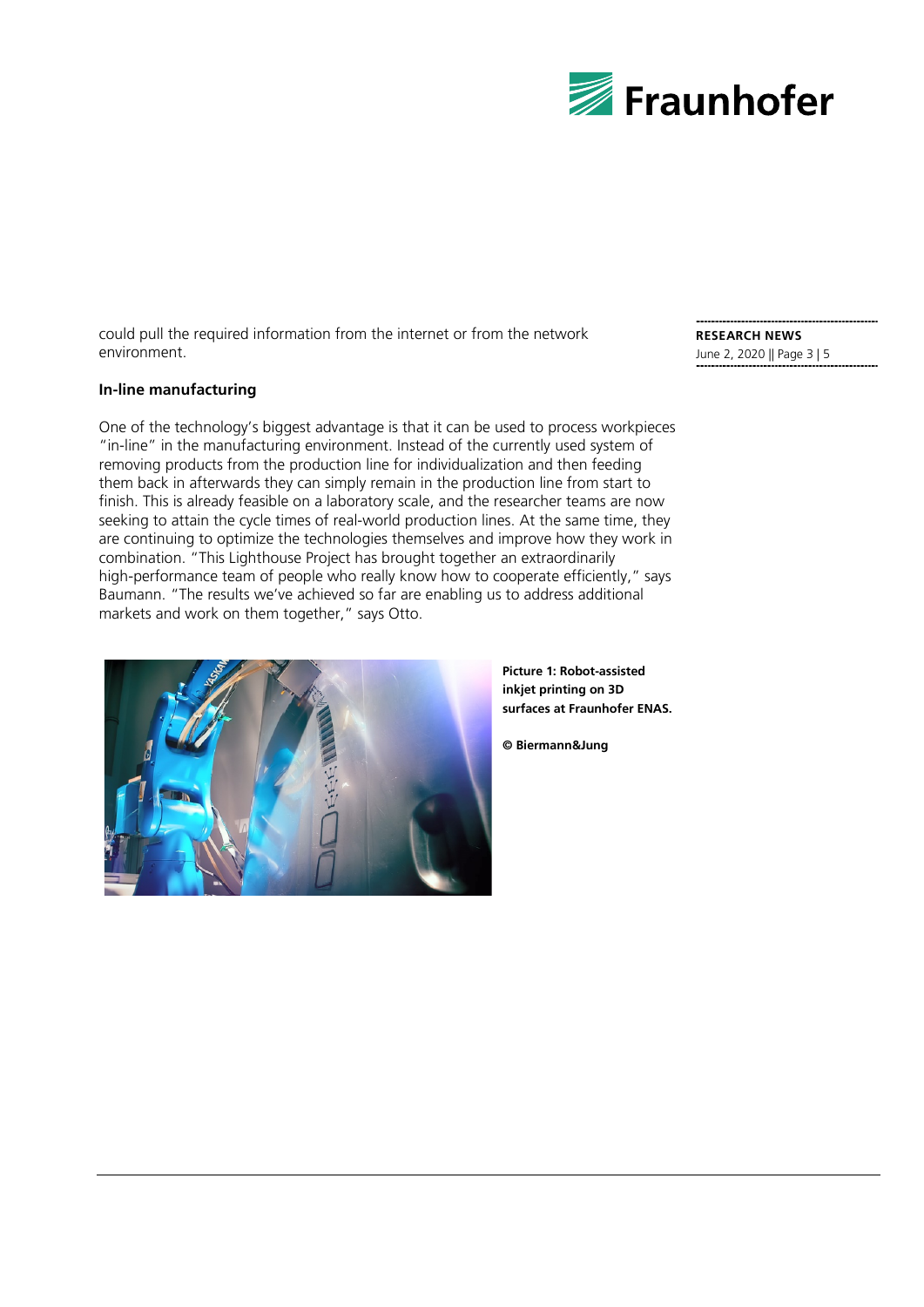



**Picture 2: Smart Luminaire: using tailored light distribution to create intelligent lighting fixtures for 21st-century lighting applications.**

**© Fraunhofer IOF**

#### **RESEARCH NEWS**

June 2, 2020 || Page 4 | 5



**Picture 3: Smart Door: individualization and functional enhancements in the automotive industry.**

**© Fraunhofer IWU**